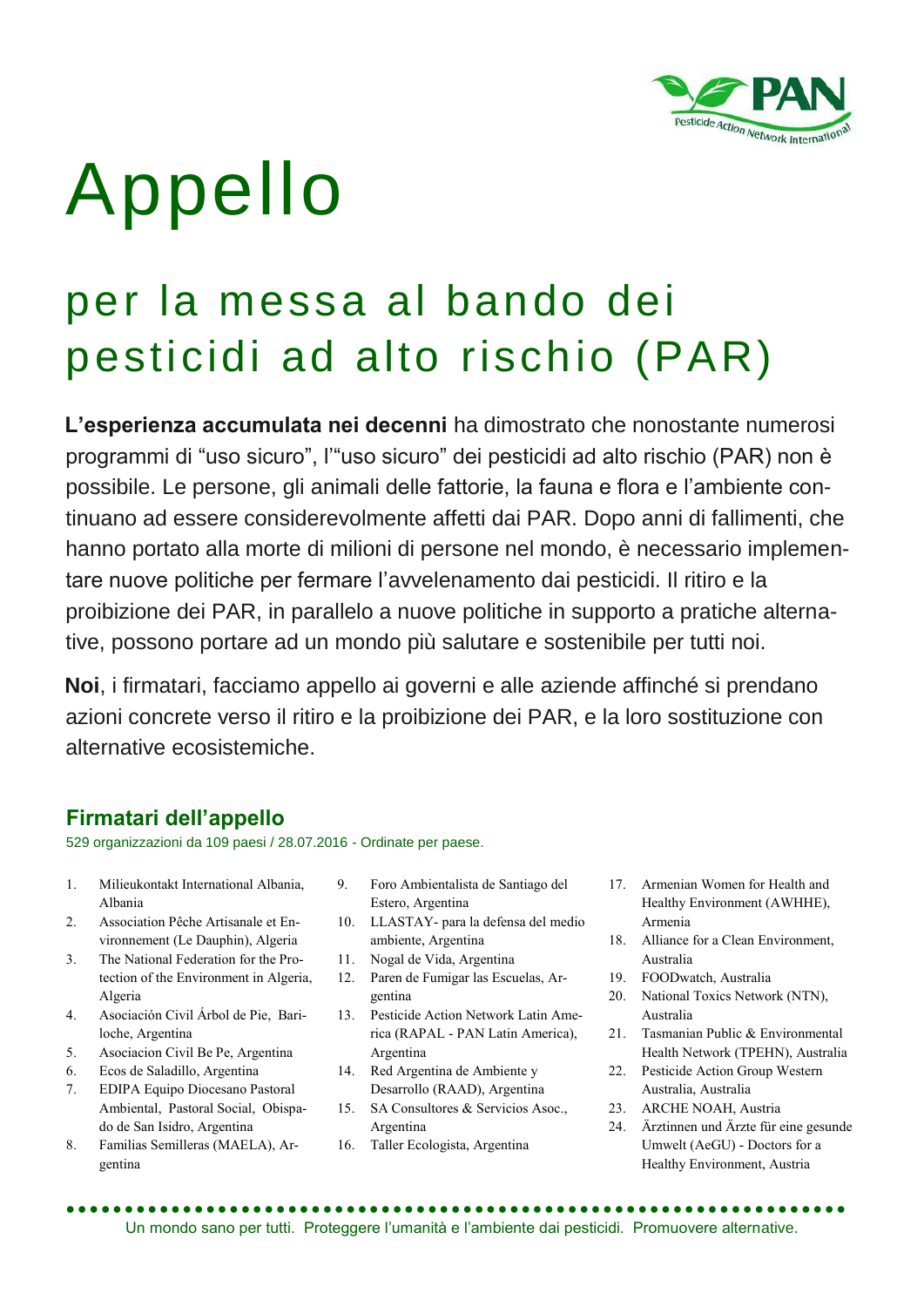- 25. die umweltberatung (Eco-Counselling), Vienna, Austria
- 26. GLOBAL 2000, Austria
- 27. WWF Österreich, Austria
- 28. Bahrain Agronomists Society, Bahrain
- 29. Democratic Youth Organization, Bahrain
- 30. Bangladesh Krishok Federation, Bangladesh
- 31. BARCIK, Bangladesh
- 32. Costal Association of Social Transformation Trust (COAST), Bangladesh
- 33. SHISUK, Bangladesh
- 34. Center of Environmental Solutions, Belarus
- 35. ADALIA asbl, Belgium
- 36. European Water Movement, Belgium
- 37. Food & Water Europe, Belgium 38. Health and Environment Alliance
- (HEAL), Belgium
- 39. Inter-Environnement Wallonie, Belgium
- 40. International Association of Mutual Benefit Societies, Belgium
- 41. Nature & Progrès Belgique, Belgium
- 42. Pesticide Action Network Europe (PAN Europe), Belgium
- 43. Velt vzw, Belgium
- 44. OBEPAB, Benin
- 45. Samdrup Jongkhar Initiative , Bhutan
- 46. People's Coalition on Food Sovereignty (PCFS) - Bolivia, Bolivia
- 47. APROMAC Environment Protection Association, Brazil
- 48. Brazil Association of Collective Health (ABRASCO), Brazil
- 49. Centro Nordestino de Medicina Popular, Brazil
- 50. AMAR Environment Defense Association of Araucaria, Brazil
- 51. TOXISPHERA Environmental Health Association, Brazil
- 52. My Right to Know Foundation, Bulgaria
- 53. National Movement Friends of the Earth, Bulgaria
- 54. Association Napam Beogo, Burkina Faso
- 55. Association Pour la Recherche et la Formation en Agro-écologie ( ARFA), Burkina Faso
- 56. Green Cross Burkina Faso (GCBF), Burkina Faso
- 57. CEDAC, Cambodia
- 58. CHETTHOR, Cambodia
- 59. Ponlok Khmer (PKH), Cambodia
- 60. Alternatives Durables pour le Développement (ADD), Cameroon
- 61. Center for Communication and Sustainable Development for All (CECOSDA), Cameroon
- 62. COPRESSA, Cameroon
- 63. CREPD Research and Education Center for Development, Cameroon
- 64. Observatoire droits de l'homme (Human Rights Monitoring), Cameroon
- 65. Pour la Prévention du Neuro-Esclavage et la Protection de la Santè des Masses, Cameroon
- 66. Rights Monitoring), Canada
- 67. Agrícola Chalaco, Petorca y Chincolco, Chile
- 68. Agrupación Temporeras de Vallenar, Tercera Región, Chile
- 69. Agrupación de Temporeras Valle Cordillerano, Chile
- 70. Alianza por Una Mejor Calidad de Vida, Chile
- 71. AMAPACH, Lampa, Región Metropolitana, Chile
- 72. Artesanas Todo Chañar, Copiapó, Chile
- 73. Asociación de Mujeres Campesinas Esperanza, Quillón, Novena Región, Chile
- 74. Asociación Diaguita Camasoquid, Copiapó, Chile
- 75. Cintramar, Sindicato de Recolectoras de Algas de Caldera, Caldera, Chile
- 76. Colectivo Viento Sur, Peñalolen, Santiago, Chile
- 77. Comunidad diaguita Corazón, Copiapó, Chile
- 78. Comunidad diaguita Kalatu, Campillay, Copiapó, Chile
- 79. Confederación RANQUIL, Santiago, Chile
- 80. Consejo Ambiental Comunal de La Ligua, Chile
- 81. Custodio de Semillas, Lampa, Chile
- 82. CUT Provincial de Petorca, La Ligua, Chile
- 83. Diaguitas Caldera, Caldera, Chile
- 84. Fundación EMERGE, Chile
- 85. Grupo Creativo Artesanal Madre Tierra, comuna de Pencahue, Chile
- 86. Huertos Pirata, Curanipe, Maule Sur, Chile
- 87. Junta de Vecinos de Petorca y Chincolco, comuna de Petorca, Chile
- 88. Las Añañucas, Vallenar, Chile
- 89. Llan-Murio, Puerto Montt, Maullín, Fresia, Cochamó, Chile
- 90. Marcha Mundial de las Mujeres, Ñuñoa, Santiago, Chile
- 91. Mesa de la Mujer, Curicó, Chile
- 92. Mesa de la Mujer Rural de San Nicolás, Ñuble, Región del Biobio, Chile
- 93. Mesa de la Mujer, Sagrada Familia, Chile
- 94. Mesa diaguita Zupca de Copiapó, Chile
- 95. Mesa de Mujeres Tekufenu, Curicó, Chile
- 96. Mesa Provincial Indígena Colla, Tierra Amarilla y Copiapó, Chile
- 97. Mujeres Temporeras, Copiapó, Chile
- 98. Mujer Rural, Maule, Chile
- 99. ONG Raíces, Santiago, Chile
- 100. Programa TEES, Trabajo, empleo equidad y salud, de FLACSO, Chile
- 101. RATMURI, Copiapó, Chile
- 102. Rayen Mapu, Padre las Casas, Región Araucanía, Chile
- 103. Red Anamuri Los Andes, San Esteban, Región Metropolitana, Chile
- 104. Red Anamuri Salamanca, Salamanca, IV Región, Chile
- 105. Red de Mujeres de Inca de Oro, comuna de Diego de Almagro, Chile
- 106. Red de Mujeres Rurales Azapa y Lluta, Arica, Chile
- 107. Red de Mujeres Rurales, Muruf, Freirina, Chile
- 108. Red Nacional de Mujeres Rurales e Indígenas, ANAMURI, Santiago, Chile
- 109. Red Semillas Libres Chile, Chile
- 110. Secretaria y Vocería del Consejo de Desarrollo de Salud de Copiapó, Chile
- 111. Sembrando Futuro, El Carmen, Ñuble, Chile
- 112. Sindicato de Manipuladoras, La Ligua Cabildo, Chile
- 113. Sindicato de Temporeras Vicuña, Chile
- 114. Sindicato Nacional de Temporeros Las Camelias, Bulnes, provincia de Ñuble, Chile
- 115. Sindicato Temporeras de Vicuña, Chile
- 116. Sindicato Unión y Esfuerzo, San Esteban, Los Andes, Chile
- 117. Taller Tercera Edad, Petorca y Chincolco, Chile
- 118. Temporera del Desierto, Copiapó, Chile
- 119. Temporera Estudiantil, Copiapó, Chile
- 120. Unión Transversal de Organizaciones de Salamanca, Región de Coquimbo, Chile
- 121. Urracas de Emaus, Talca, Chile

 A healthy world for all. Protect humanity and the environment from pesticides. Promote alternatives.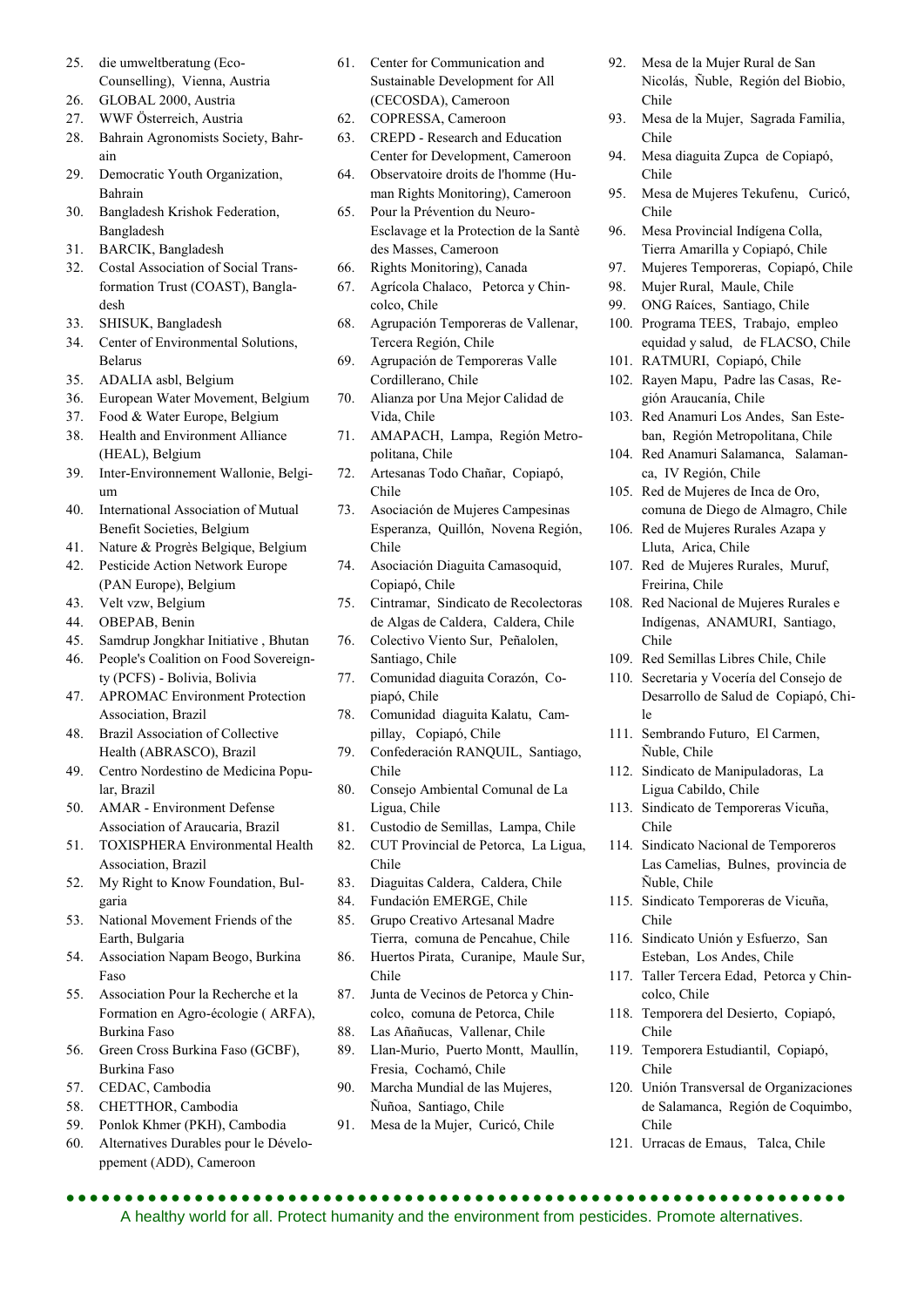- 122. Weichafe Domo, Región de la Araucanía, Chile
- 123. Yo No Quiero Transgénicos, Chile
- 124. Pesticide Eco-Alternatives Centre, China
- 125. Latin American Scientific Society of Agroecology, Columbia
- 126. Red Semillas Libres de Colombia, Columbia
- 127. Island Sustainability Alliance Cis Inc (ISACI), Cook Islands
- 128. IRET-UNA/RAPAL, Costa Rica
- 129. RAP-AL Cuba, Cuba
- 130. Arnika Association, Czech Republic
- 131. Det Økologiske Råd, Denmark
- 132. NOAH Friends of the Earth Denmark, Denmark
- 133. WWF Denmark, Denmark
- 134. Asociación Sindical de Trabajadores Bananeros y Campesinos (ASTAC), Ecuador
- 135. Fundación Savia Roja, Ecuador
- 136. RAPAL Ecuador, Ecuador
- 137. Red por una América Latina Libre de Transgénicos, Ecuador
- 138. Association of Health & Environmental Development, Egypt
- 139. The Egyptian Initiative for Personal Rights, Egypt
- 140. Red de Ambientalistas Comunitarios de el Salvador (RACDES), El Salvador
- 141. Estonian Fund for Nature, Estonia
- 142. Pesticide Action Nexus Association (PAN-Ethiopia), Ethiopia
- 143. Générations Futures, France
- 144. Women in Europe for a Common Future (WECF)France, France
- 145. ELKANA Biological Farming Association, Georgia
- 146. Agrarkoordination, Germany
- 147. Allergieverein in Europa e.V. (AVE), Germany
- 148. Arbeitskreis Elektro-Biologie e.V. (AEB), Germany
- 149. Attac Wuppertal Agrargruppe, Germany
- 150. AöL e.V., Germany
- 151. BanaFair e.V., Germany
- 152. Bioland e.V., Germany
- 153. Bremer entwicklungspolitisches Netzwerk e.V. (BeN), Germany
- 154. Bremer Informationszentrum für Menschenrechte und Entwicklung (biz) / Bremen Information Center for Human Rights and Development (biz), Germany
- 155. Brot für die Welt (BfdW), Germany
- 156. Bundesverband Bürgerinitiativen Umweltschutz (BBU) e.V., Germany
- 157. Bund für Umwelt und Naturschutz (BUND), Germany
- 158. BUND Landesverband Bremen e.V., Germany
- 159. Bund Ökologische Lebensmittelwirtschaft e.V. (BÖLW), Germany
- 160. Bürgerinitiative Landwende, Germany
- 161. Bürgerinitiative "Saustall Wadels-
- dorf", Germany 162. CBG - Coalition against BAYER dangers, Germany
- 163. Dachverband Kulturpflanzen- und Nutztiervielfalt e.V., Germany
- 164. Deutsche Umwelthilfe e. V., Germany
- 165. Deutscher Apitherapie Bund e.V., Germany
- 166. ECOVIN, Germany
- 167. Eine Welt Netzwerk Hamburg e.V., Germany
- 168. Fatigatio e.V., Germany
- 169. FIAN Deutschland, Germany
- 170. Forum Ökologie & Papier, Germany
- 171. Forum Umwelt & Entwicklung, Germany
- 172. Förderkreis für Umweltgesundung durch biodynamische Agrarkultur gem. e.V., Germany
- 173. Gäa e.V., Germany
- 174. GRÜNE LIGA e.V., Germany
- 175. Hafengruppe Hamburg, Germany
- 176. Himmel & Erde, Germany
- 177. IFOAM Organics International, Germany
- 178. Imkerverein Nortorf und Umgebung, Germany
- 179. Industriegewerkschaft Bauen-Agrar-Umwelt (IG BAU), Germany
- 180. Initiative Schule für EineWelt, Germany
- 181. Mellifera e.V., Germany
- 182. MISEREOR, Germany
- 183. Multiple Chemical Sensitivity (MCS) - Selbsthilfegruppe Kempten/Allgäu, Germany
- 184. NABU-Regionalverband Angermünde, Brandenburg, Germany
- 185. Nano-Control, Germany
- 186. Naturland e.V., Germany
- 187. Ökologischer Ärztebund e.V. (ÖÄB) Ecological Physicians Society, Germany
- 188. Ökomarkt Verbraucher- und Agrarberatung e.V., Germany
- 189. Oxfam Germany, Germany
- 190. Pesticide Action Network Germany (PAN Germany), Germany
- 191. Robin Wood e.V., Germany
- 192. Safe our Seeds, Germany
- 193. Sambucus e.V., Germany
- 194. Schule für EineWelt, Germany

 Un mondo sano per tutti. Proteggere l'umanità e l'ambiente dai pesticidi. Promuovere alternative.

- 195. Senator für Umwelt, Bau und Verkehr, Freie Hansestadt Bremen, Germany
- 196. Stiftung für Mensch und Umwelt, Germany
- 197. Partner Südmexikos e.V., Germany
	- 198. Regionalverband Umweltberatung Nord e.V., Germany
- 199. Rettet den Regenwald e. V., Germany
- 200. Selbsthilfegruppe Los Andes, Germany
- 201. Selbsthilfegruppe für Chemiekaliengeschädigte, Germany
- 202. terre des hommes (tdh), Germany
- 203. TransFair e.V., Germany
- 204. UmweltEnergieHaus, Germany
- 205. UmweltHaus am Schüberg, Germany
- 206. Umwelthaus Pinneberg e.V., Germany
- 207. Umweltinstitut München e.V., Germany
- 208. Verein zur Hilfe umweltbedingt Erkrankter e.V. (VHUE), Germany
- 209. VSR-Gewässerschutz e.V., Germany
- 210. Werkstatt für internationale Kultur und Politik e.V. (W3), Germany
- 211. Women in Europe for a Common Future Germany e.V. (WECF) Germany, Germany
- 212. WWF Germany, Germany
- 213. Zukunft Biosphäre und Lebensraum Angermünde e.V. (ZUBILA e.V.), Germany
- 214. General Agriculture Workers' Union (GAWU) of TUC, Ghana
- 215. Ecological Restorations, Ghana
- 216. ECOCITY, Greece
- 217. EKPIZO Consumers' Association The Quality of Life, Greece
- 218. Carbone Guinée, Guinea

223. CECOEDECON, India

Manipur, India

226. DLR Prerna, India

of Sikkim, India

Bhopal, India

(Switch ON), India 230. Green Foundation, India

- 219. The Mother and Child Health and Education Trust, Hong Kong
- 220. Clean Air Action Group Levegő Munkacsoport, Hungary

222. Beyond Copenhagen Collective, India

224. Center for Research and Advocacy,

225. Community Awareness Centre, India

227. Ecosystem Research Group, India 228. Ecotourism & Conservation Society

229. Environment Conservation Society

231. International Campaign for Justice in

232. KUDUMBAM LEISA Network, India

221. APVVU, India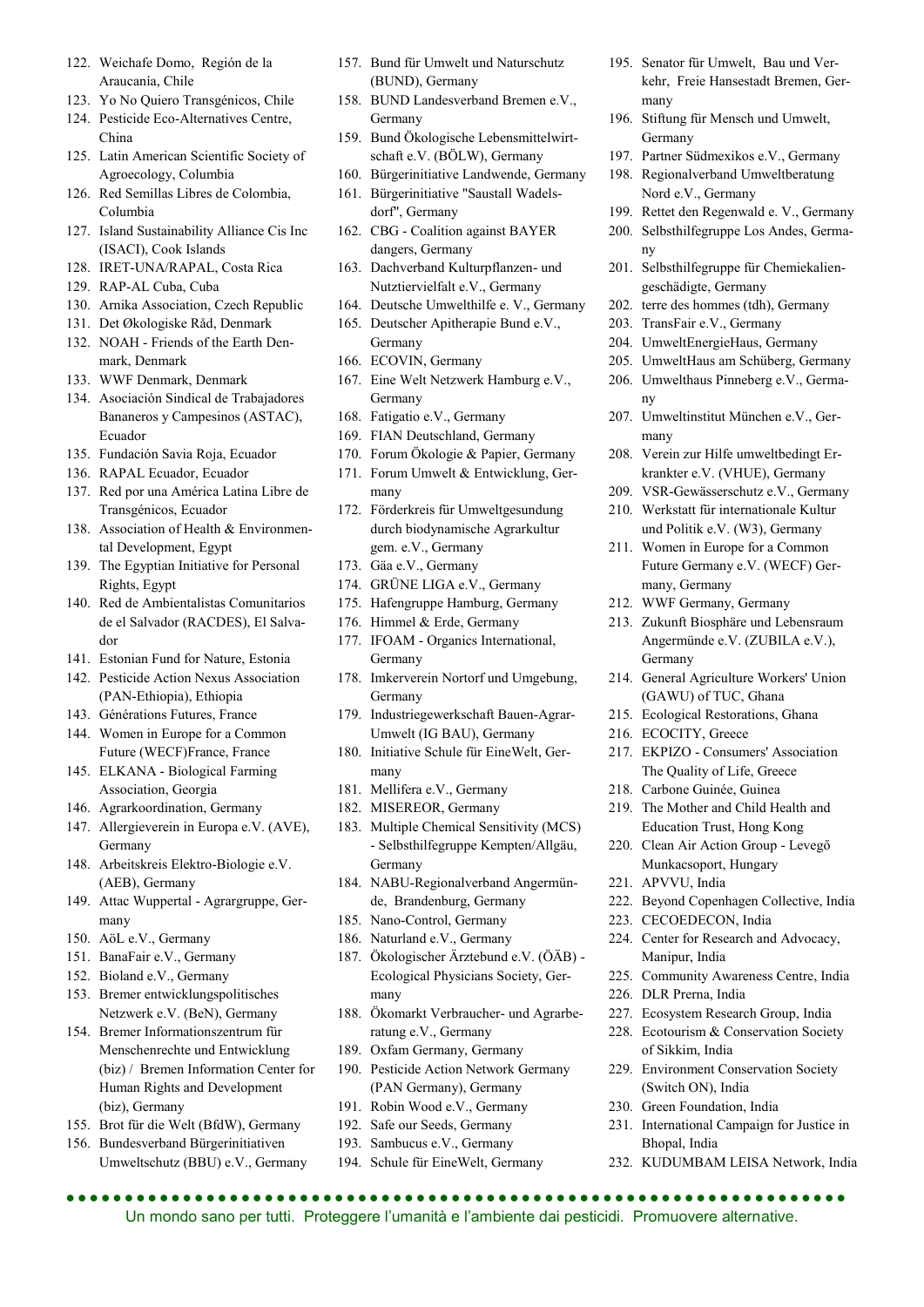- 233. Living Farms, India
- 234. Navdanya International The Global Movement for Seed Freedom, India
- 235. NISARGA, India
- 236. Orissa State Volunteers and Social Workers Association, India
- 237. Pesticide Action Network India (PAN India), India
- 238. PRITHVI INNOVATIONS, India
- 239. Salim Ali Foundation, India
- 240. Society for Rural Education & Development, India
- 241. Sunray Harvesters, India
- 242. Tamil Nadu Women's Forum, India
- 243. THANAL, India
- 244. The Ecological Society, India
- 245. Toxics Link, India
- 246. AGRA, Indonesia
- 247. GITA PERTIWI, Indonesia
- 248. INDIES, Indonesia
- 249. INSPERA, Indonesia
- 250. Organisasi Perjuangan dan Penguatan Untuk Kerakyatan (OPPUK), Indonesia
- 251. SAWIT WATCH, Indonesia
- 252. SERUNI, Indonesia
- 253. CENESTA, Iran
- 254. Iraqi Association for the Defense of Consumer Right, Iraq
- 255. Iraqi Society for Nutrition and Food Safety, Iraq
- 256. Organization for Rehabilitating Society and Environment (Iraqiofrse), Iraq
- 257. Union of Honey Bee Producers, Iraq
- 258. Friends of the Earth, Ireland, Ireland
- 259. Adam und Epfl, Italy
- 260. Associazione Accademia Delle Erbe Spontanee, Italy
- 261. Associazione Medici per l'Ambiente (ISDE), Italy
- 262. L'Associazione Michele Mancino-Agricultura, Sicurezza e Sovranita Alimentare, Italy
- 263. Associazione REES Marche, Italy
- 264. Associazione WWF Bolzano Verein WWF Bozen / Provincia di Bolzano - Suedtirol, Italy
- 265. Dachverband für Natur- und Umweltschutz in Südtirol/CIPRA Südtirol, Italy
- 266. Hollawint Netzwerk für Nachhaltigkeit - Pestizidfreie Gemeinde Mals, Italy
- 267. Italian Forum of Water Movements, Italy
- 268. Medicina Democratica ONLUS, Italy
- 269. Pesticide Action Network Italia (PAN Italia), Italy
- 270. Promotorenkomitee für eine pestizidfreie Gemeinde Mals, Italy
- 271. ISE POP CI, Ivory Coast
- 272. Globalization Watch Hiroshima, Japan
- 273. Japan Endocrine-Disruptor Preventive Action, Japan
- 274. Pesticide Action Network Japan (PAN Japan), Japan
- 275. Friends of Environment Society, Jordan
- 276. Jordan Environment Society, Jordan
- 277. Jordanian Farmers Union, Jordan
- 278. Society for the Development & Rehabilitation of the Rural Woman, Jordan
- 279. The Arab Group for the Protection of Nature, Jordan
- 280. The Jordanian Women's Union, Jordan
- 281. The Union of Jordanian Agronomists, Jordan
- 282. "Greenwomen" Analytical Environmental Agency, Kazakhstan
- 283. Centre for Environment Justice and Development (CEJAD), Kenya
- 284. Eco Ethics Kenya, Kenya
- 285. Kenya Food Rights Alliance (Kenya), Kenya
- 286. People's Coalition on Food Sovereignty (PCFS) - Kenya, Kenya
- 287. Physicians for Social Responsibility, Kenya
- 288. PAN Central Asia, Kyrgyzstan
- 289. Sustainable Agriculture and Environment Development Association (SA-EDA), Lao PDR
- 290. Care for Cedars Association, Lebanon
- 291. Coalition of Lebanese Civil Society Organizations, Lebanon
- 292. Friends of the Environment, Lebanon
- 293. IndyACT Lebanon, Lebanon
- 294. Land and People Society, Lebanon
- 295. Operation Big Blue Association, Lebanon
- 296. Ozai Fishermen's Union, Lebanon
- 297. Pollution Control Association, Liberia 298. CELL Centre for Ecological Learning Luxembourg asbl, Luxembourg
- 299. EMPOWER, Malaysia
- 300. North South Intiative, Malaysia
- 301. Pesticide Action Network Asian/Pacific (PAN Asia/Pacific), Malaysia
- 302. REACH, Malaysia
- 303. Sarawak Dayak Iban Association (SADIA), Malaysia
- 304. Tenaganita, Malaysia

305. Third World Network, Malaysia

A healthy world for all. Protect humanity and the environment from pesticides. Promote alternatives.

- 306. Association Malienne Pour la Conservation de la Faune et de l'Environnement (AMCFE), Mali
- 307. ONG JIGI, Mali
- 308. Action For Breast Cancer Foundation Malta, Malta
- 309. Association of Doctors for the Environment "MADE", Macedonia
- 310. African Confederation of Artisanal Fishing Organizations, Mauritania
- 311. Groupement National Des Ligues Mutuelles Pastorales, Mauritania
- 312. FOE Mauritius, Mauritius
- 313. Pesticide Action Network Mauritius (PANeM), Mauritius
- 314. Asociación de Tecnología Apropiada, A. C., Mexico
- 315. Centro de Estudios Integrales para la Innovación y el Desarrollo, Mexico
- 316. Centro de Estudios para el Cambio en el Campo Mexicano (Ceccam), Mexico
- 317. Colectivo Ma OGM, Mexico
- 318. Comité de Defensa Ecológica de Michoacán, Mexico
- 319. ENLACE Comunicación y Capacitación A.C., Mexico
- 320. Fronteras Comunes A.C., Mexico
- 321. Fundacion por la Salud Fíisca y Mental Mexicana A.C., Mexico
- 322. Fundación Semillas de Vida, A.C., Mexico
- 323. Grupo de Estudios Ambientales (GE-A), Mexico
- 324. Guerreros Verdes A.C., Mexico
- 325. Hábitat, Participación y Género LAHAS-Fac. Arquitectura-UNAM, Mexico
- 326. Huicholes y Plaguicidas, Mexico
- 327. La Unión de Científicos Comprometidos con la Sociedad A.C., Mexico
- 328. Mexican Society of Sustainable Agriculture (Sociedad Mexicana de Agricultura Sostenible A.C. - SOMAS), Mexico
- 329. México, Comunicación y Ambiente, A.C., Mexico
- 330. Pacto de Grupos Ecologistas, Mexoco
- 331. Pesticide Action Network In Mexico (RAPAM A.C.), Mexico
- 332. Proyecto Bosque de Agua A.C., Mexico

334. Red Mexicana de Acción frente al Libre Comercio (RMALC), Mexico

336. Universiad Autónoma de Coahuila,

333. PUIC-UNAM, Mexico

335. Salva terra, Mexico

337. Vía Orgánica, Mexico

Mexico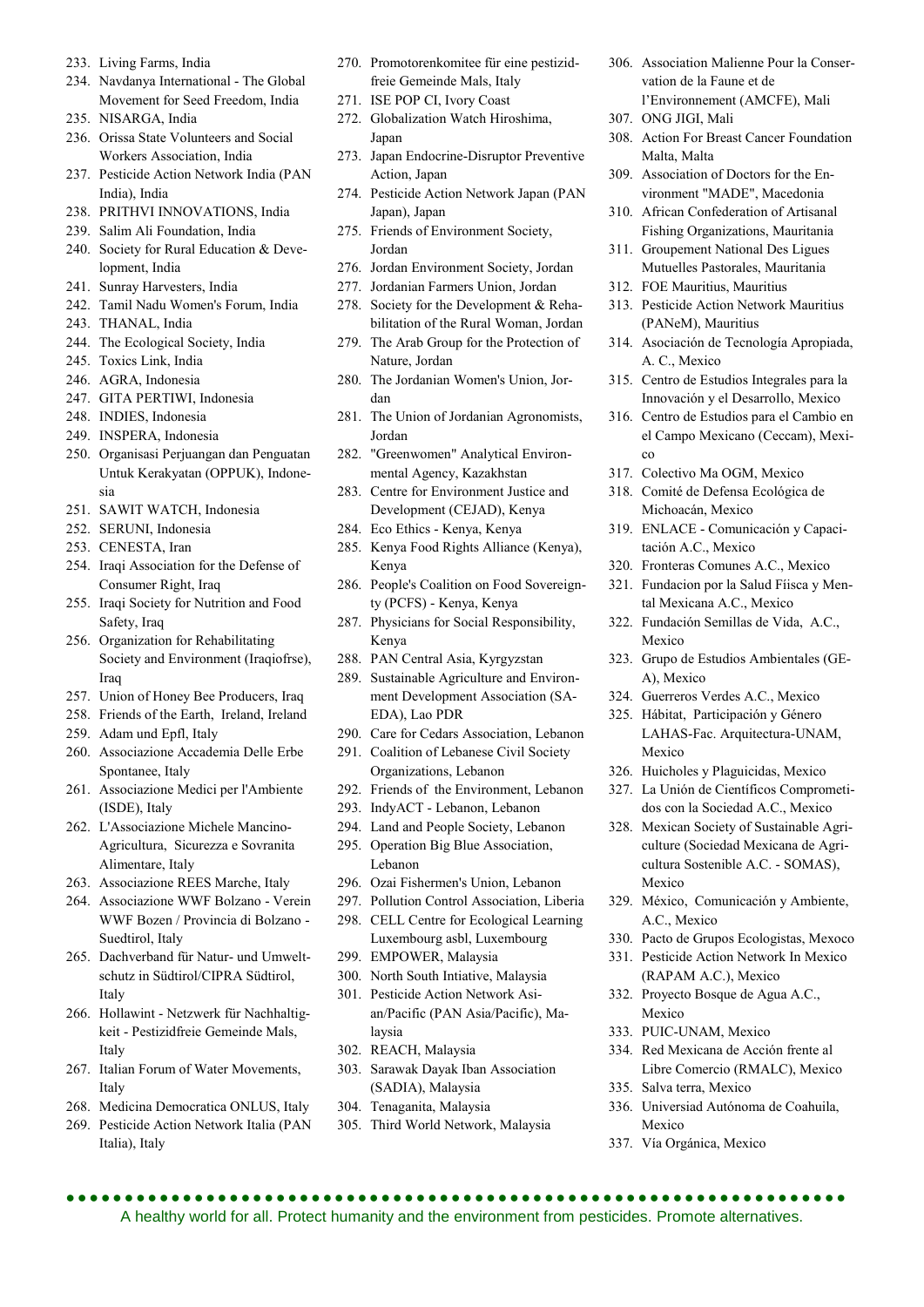- 338. Centre for Human Right & Development, Mongolia
- 339. People's Coalition for Food Sovereignty Mongolia, Mongolia
- 340. La Fédération nationale du secteur agricole (FNSA), Morocco
- 341. National Confederation of traditional fishing in Morocco (CNPAM), Morocco
- 342. All Nepal Peasants' Federation (ANPF), Nepal
- 343. Center for Public Health and Environmental Development (CEPHED), Nepal
- 344. JONGO Farmers Nigeria, Nigeria
- 345. Nigerian ASP Implementation Network, Nigeria
- 346. Women in Europe for a Common Futuer (WECF) Netherlands, Netherlands
- 347. 1080 National Network NZ, New Zealand
- 348. Ban 1080, New Zealand
- 349. Doctors Envirovoice, New Zealand
- 350. Farmers Against Ten Eighty, New Zealand
- 351. Jews For GE-Free Food (Safe Food Campaign), New Zealand
- 352. Pacific Institute of Resource Management (PIRM), New Zealand
- 353. Pesticide Action Network Aotearoa/New Zealand (PAN Aotearoa, New Zealand), New Zealand
- 354. Toxic Agrichemical Advisory Forum, New Zealand
- 355. Weed Management Advisory, New Zealand
- 356. Asociación Educación para el Desarrollo Intipachamama y Movimiento Social Nicaragüense otro mundo es posible, Nicaragua
- 357. Asociación para el Desarrollo Integral Comunitario (ADIC), Nicaragua
- 358. Movimiento Social Nicaragüense Otro Mundo es Posible, Nicaragua
- 359. Paso Pacifico, Nicaragua
- 360. Environmental Rights Action Friends of the Earth Africa, Nigeria
- 361. JONGO Farmers Nigeria, Nigeria
- 362. Nigerian ASP Implementation Network (NASPIN), Nigeria
- 363. Sustainable Environment Development Initiative (SEDI), Nigeria
- 364. Sustainable Research and Action for Environmental Development (SRADev Nigeria), Nigeria
- 365. Balochistan Rural Development & Research Society (BRDRS), Pakistan
- 366. Human Unity Movement (HUM) Haripur Khyber Pakhtoonkhawa ( KPK), Pakistan
- 367. KHOJ Society for People's Education, Pakistan
- 368. Roots for Equity, Pakistan
- 369. Sustainable Development Policy Institute (SDPI), Pakistan
- 370. ANFS Gaza, Palestine
- 371. Land Research Center, Palestine
- 372. MA'AN Development Center, Palestine
- 373. Palestinian Agricultural Farmers Union, Palestine
- 374. Palestinian Agricultural Relief Comittees, Palestine
- 375. Stop The Wall Campaign, Palestine
- 376. Union of Agricultural Work Committees, Palestine
- 377. RAP-AL Panama, Panama
- 378. Altervida RAPAL Paraguay, Paraguay
- 379. Centro Paraguayo de Cooperativistas (CPC), Paraguay
- 380. Iniciativa Amotocodie, Paraguay
- 381. Red Rural, Paraguay
- 382. Tierra Libre Instituto Social y Ambiental, Paraguay
- 383. Tierraviva a los Pueblos Indígenas del Chaco, Paraguay
- 384. Amihan, National Federation of Peasant Women, Philippines
- 385. Asian Peasant Coalition (APC), Philippines
- 386. Danggayan Dagiti Mannalon ti Cagayan Valley - KMP Cagayan Valley, Philippines
- 387. Earth Island Institute-Philippines, Philippines
- 388. GABRIELA, Philippines
- 389. Hills of Maia Alta Homeowners Association, Philippines
- 390. IBON Foundation, Philippines
- 391. Interface Development Interventions, Inc., Philippines
- 392. Kilusang Magbubukid ng Pilipinas (KMP), Philippines
- 393. Mamamayan Ayaw sa Aerial Spraying (MAAS), Philippines
- 394. MASIPAG, Philippines
- 395. National Federation of Small Fisherfolk Organisations in the Philippines (PAMALAKAYA-Pilipinas), Philippines
- 396. People's Coalition on Food Sovereignty (PCFS), Philippines
- 397. Pesticide Action Network Philippines (PAN Philippines), Philippines
- 398. RESIST Agrochem TNCs, Philippines
- 399. Sibol ng Agham at Teknolohiya (SIBAT), Philippines
- 400. UMA, Philippines
- 401. Polish Ecological Club, Gliwice Chapter, Poland
- 402. Associação de Promoção da Agricultura Biológica (OrganicA), Portugal
- 403. Direção de Serviços de Desenvolvimento da Agricultura e Pecuária Biológica (DSBIO), Portugal
- 404. National Association for Nature Conservation (Quercus), Portugal
- 405. ANFS, Qatar
- 406. Doha Oasis, Qatar
- 407. Fundatia ADEPT Transilvania, Romania
- 408. Eco-Accord, Russia
- 409. Fishermen's Cooperative Bathoul, Saudi Arabia
- 410. The Assembly Agricultural Cooperative, Saudi Arabia
- 411. Coopérative Nationale pour le Développement de l'Horticulture (CNDH), Senegal
- 412. Fédération des Producteurs Maraichers de la Zone des Niayes (FPMN), Senegal
- 413. Pesticide Action Network Africa (PAN Africa), Senegal
- 414. SNH / MSAS, Senegal
- 415. Centre for Sustainable Alternatives (CEPTA), Slovakia
- 416. www.slobodaVockovani.sk, Slovakia
- 417. Drustvo za trajnostni razvoj Duhasa, Slovenia
- 418. Focus, Slovenia
- 419. Greenpeace Slovenia, Slovenia
- 420. Institute for Sustainable Development Slovenia (ITR), Slovenia
- 421. Morigenos, Slovenia
- 422. NEC, Cerknica, Slovenia
- 423. Slovenski E-forum, Slovenia
- 424. Umanotera, The Slovenian Foundation for Sustainable Development, Slovenia
- 425. Zavod Sibnav, Slovenia
- 426. African Center for Biodiversity, South Africa
- 427. GroundWork Friends of the Earth South Africa, South Africa
- 428. Surplus People's Project, South Africa
- 429. Trust for Community Outreach and Action, South Africa
- 430. Consumers Korea, South Korea
- 431. Catalonian Network for a New Water Culture - Xarxa per una Nova Cultura de l'Aigu, Spain
- 432. Fodesam Spain, Spain
- 433. Fundacion Vivo Sano, Spain
- 434. GRAIN International, Spain

..................................... Un mondo sano per tutti. Proteggere l'umanità e l'ambiente dai pesticidi. Promuovere alternative.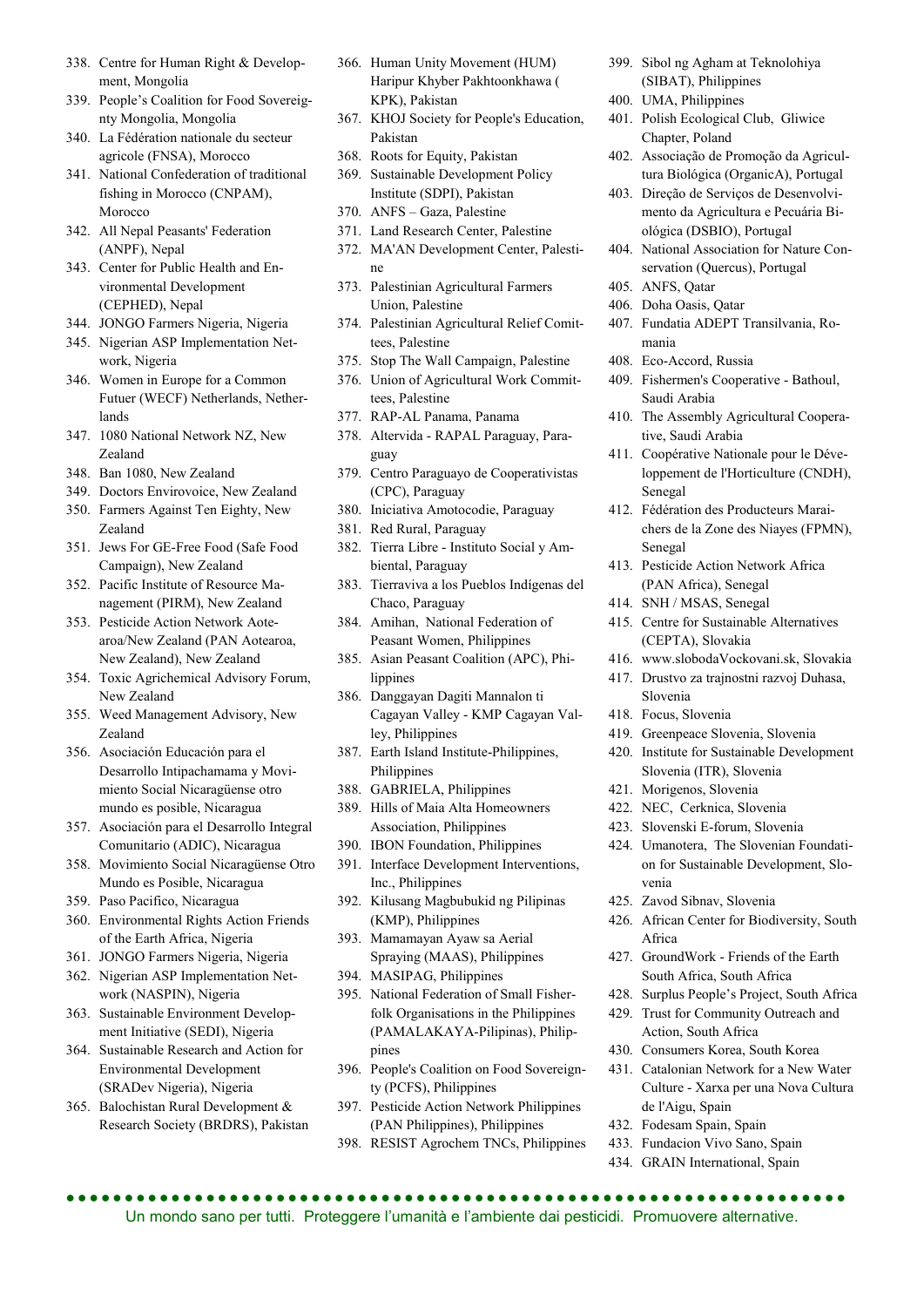- 435. Centre for Child Development, Sri Lanka
- 436. Centre for Environmental Justice/ Friends of the Earth Sri Lanka, Sri Lanka
- 437. Human Development Organization, Sri Lanka
- 438. Movement for Land and Agricultural Reform (MONLAR), Sri Lanka
- 439. National Fisheries Solidarity Movement (NAFSO), Sri Lanka
- 440. Savisthri National Women's Movement, Sri Lanka
- 441. Vikalpani National Women's Federation, Sri Lanka
- 442. HAWA Society for Women, Sudan
- 443. National Observatory of Participatory Citizenship, Sudan
- 444. Swedish Society for Nature Conservation (SSNC), Sweden
- 445. AllianceSud Arbeitsgemeinschaft Swissaid - Fastenopfer - Brot für alle - Helvetas - Caritas - Heks, Switzerland
- 446. Berne Declaration, Switzerland
- 447. Bread for all Development Service of the Protestant Churches in Switzerland, Switzerland
- 448. Guatesol, Switzerland
- 449. HELVETAS Swiss Intercooperation, Switzerland
- 450. International Society of Doctors for the Environment (ISDE), Switzerland
- 451. MultiWatch, Switzerland
- 452. Pax Romana ICMICA, Switzerland
- 453. Pro Natura, Switzerland
- 454. SWISSAID, Switzerland
- 455. WWF Switzerland, Switzerland
- 456. Syrian Society for the Conservation of Wild Life, Syria
- 457. Enlightment Society Lingua, Tajikistan
- 458. AGENDA, Tanzania
- 459. ASP (T) Network, Tanzania
- 460. Irrigation Training and Economic Empowerment Organization - IR-TECO, Tanzania
- 461. Development Association Resource Economic(DARE), Thailand
- 462. Sustainable Development Foundation (SDF), Thailand
- 463. Association Action Réelle sur l'Environnement, l'Enfance et la Jeunesse (AREJ), Togo
- 464. Comité International d'Ethique et de Solidarité (COM-INT-E-S), Togo
- 465. Cooépérative Agro Bio Savanes Togo, Togo
- 466. Réseau National des Acteurs de l'Agroécologie du Togo (RéNAAT), Togo
- 467. The Louise Mungal Environmental Foundation, Trinidad and Tobago
- 468. Association de l'Education Environnementale pour les Futures Générations (AEEFG) - Hub regional IPEN-MENA North Africa, Tunisia
- 469. Association pour la Protection de l'Environnement et le Développement Durable de Bizerte (APEDDUB), Tunisia
- 470. Association Tunisienne d'Agriculture Environnementale, Tunisia
- 471. Reseau Maghrebin D'associations De Developpement Local En Milieu Rural (Remadel), Tunisia
- 472. The Fisherman Association for the Development and the Environment, Tunisia
- 473. Tunisian Association for the Development of Artisanal Fisheries, Tunisia
- 474. Tunisian Farmers Union Syndicat des Agriculteurs de Tunisie, Tunisia
- 475. Tunisian Women Union, Tunisia
- 476. Nature Conservation Centre (Doğa Koruma Merkezi), Turkey
- 477. Turkish Thoracic Society, Turkey
- 478. Pro-biodiversity Conservationists in Uganda (PROBICOU), Uganda
- 479. Uganda Network on Toxic Free Malaria Control (UNETMAC), Uganda
- 480. Alliance for Cancer Prevention, UK
- 481. Breast Cancer UK, UK
- 482. Environmental Justice Foundation (EJF), UK
- 483. Liberation, UK
- 484. Pesticide Action Network UK (PAN UK), UK
- 485. North London Organic Gardeners, UK 486. People Tree – Sustainable and Fair Trade Fashion, UK
- 487. Soil Association, UK
- 488. The Cancer Prevention and Education Society, UK
- 489. National Hazards Campaign, UK
- 490. Center for Sustainable Development and Ecological Education "Dovkilla", Ukraine
- 491. RAPAL Uruguay, Uruguay
- 492. UITA (IUF Latin America), Uruguay
- 493. Agricultural Missions, Inc (AMI), USA
- 494. Alaska Community Action on Toxics, USA
- 495. Californians for Pesticide Reform, USA
- 496. California Rural Legal Assistance Foundation, USA
- 497. Center for Food Safety, USA
- 498. Center for International Environmental Law (CIEL), USA, Switzerland
- 499. Clean & Healthy New York, USA
- 500. Clean Production Action, USA
- 501. Community Alliance for Global Justice, USA
- 502. Family Farm Defenders, USA
- 503. Farmworker Association of Florida, **USA**
- 504. Food and Water Watch, USA
- 505. Friends of the Earth, U.S., USA
- 506. Hawai`i Alliance for Progressive Action, USA
- 507. Hawaii Center for Food Safety, USA
- 508. Institute for Agriculture and Trade Policy (IATP), USA
- 509. International Development Exchange, **USA**
- 510. Local Futures/International Society for Ecology and Culture, USA
- 511. Midstate Education & Service Foundation (MESF), USA
- 512. Moms Across America, USA
- 513. National Family Farm Coalition, USA
- 514. Pesticide Action Network North America (PAN North America), USA
- 515. Sustainable Agriculture of Louisville, **USA**
- 516. The Connecticut Coalition for Environmental Justice, USA
- 517. The True Cost, USA
- 518. The West County Toxics Coalition, USA
- 519. Washington Biotech Action Control, **USA**
- 520. Why Hunger, USA
- 521. Women's International League for Peace and Freedom - US Section (WILPF), USA
- 522. World Information Transfer, USA
- 523. Asociación Civil Phynatura, Venezuela
- 524. Fundación Aguaclara, Venezuela
- 525. Centre for Sustainable Rural Development (SRD), Viet Nam
- 526. Research Centre for Gender, Family and Environment in Development (CGFED), Viet Nam
- 527. Research Center for Rural Development (RCRD), Viet Nam
- 528. Union of Agricultural Cooperatives, Yemen
- 529. Zimbabwe Smallholder Organic Farmers Forum, Zimbabwe

 A healthy world for all. Protect humanity and the environment from pesticides. Promote alternatives.